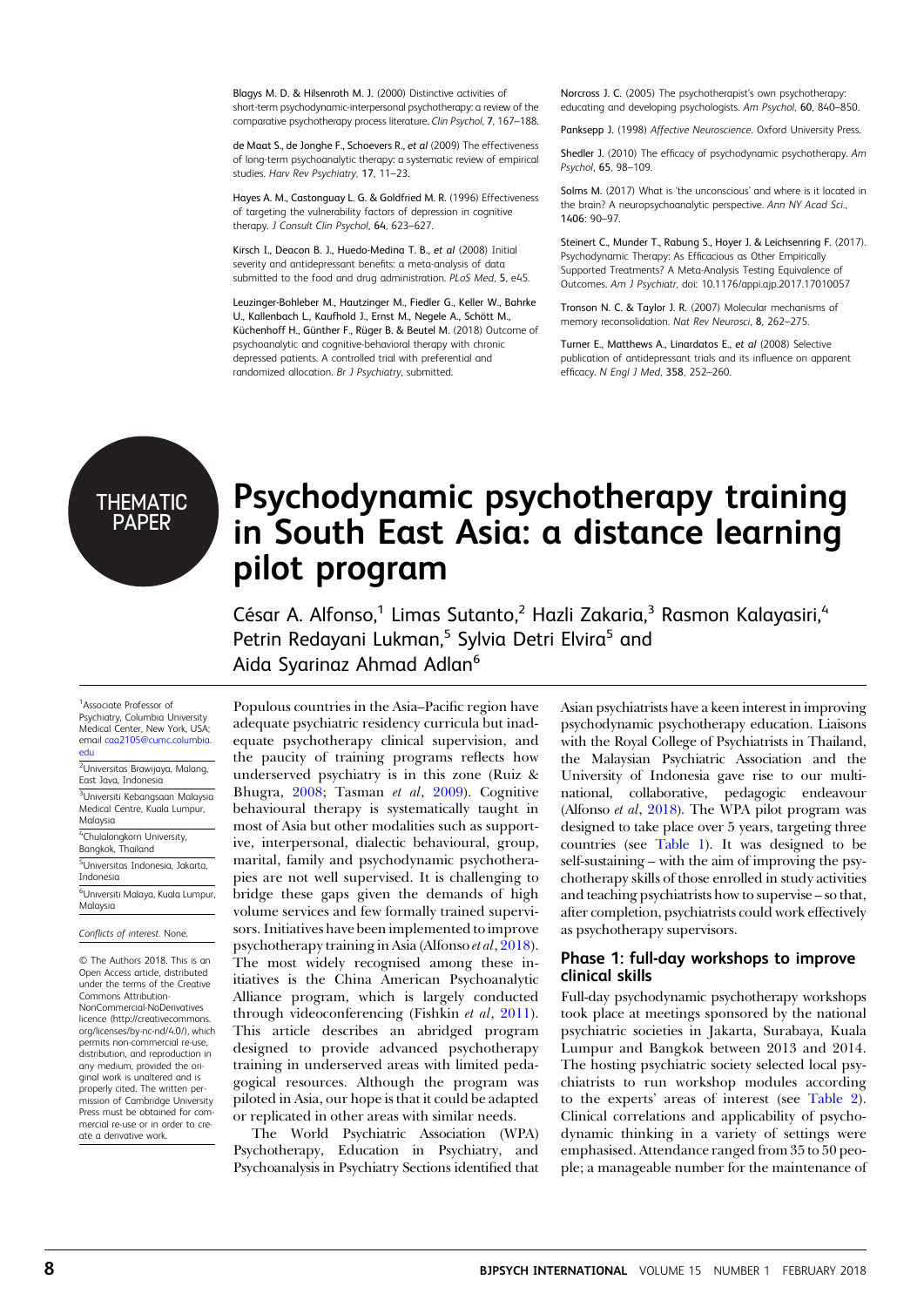<span id="page-1-0"></span>Table 1 Psychiatric resources in South East Asian countries

| Country   | Population  | Residency programs | Total psychiatrists |
|-----------|-------------|--------------------|---------------------|
| Thailand  | 67 million  | q                  | 750                 |
| Malaysia  | 30 million  |                    | 400                 |
| Indonesia | 200 million | q                  | 1000                |

didactic group cohesion. Upon completion, workshop co-leaders were invited to become members of WPA sections. To stimulate continuity, a follow-up advanced course was conducted during the same academic year for each of the three countries.

# Phase 2: one-semester advanced psychodynamic psychotherapy courses

The 6-month course included a virtual classroom, a core curriculum of 40 articles and textbook chapters, a moderated email discussion forum and on-site learning in each country. Courses were given sequentially in Thailand, Malaysia and Indonesia from 2014 to 2016. Classes took place every other week for 90 min over videoconference, and the 10th and last class for each group took place in person in the host country, at the same time and place of the national psychiatric societies' meetings. Each course had two to three co-teachers and eight students. All authors of this paper served as co-teachers. The co-teachers selected one student coordinator for each group: Natchanan Charatcharungkiat (Thailand), Najwa Hanim Rosli (Malaysia) and Rizky Aniza Winanda (Indonesia). The national societies monitored the competitive student application and selection process.

Classes were clinically focused (case-conference style): each student was required to present a psychotherapy case concisely in writing and orally, with appropriate formulations and questions for discussion. Readings were assigned according to the clinical relevance to each case, and students were required to comment on theory and technique. Classes were conducted bilingually in English and Thai and in Bahasa Indonesian and Bahasa Malay, with the student coordinator serving as translator while trying to maintain English as the common language. Informed consent was requested using secure videoconferencing technologies and file encryption, which protected patient confidentiality.

Follow-up workshops are in progress, encouraging graduates to take on supervision responsibilities. The first workshop on supervision took place in March 2017 in Malang, East Java, and the second is scheduled in Kuching, Borneo, Malaysia in July 2017.

# Phase 3: training of psychodynamic psychotherapy supervisors

Phase 3 improves the supervisory skills of psychiatrists. Workshops combine small group exercises and brief lectures, followed by interactive discussions. An exercise examines the fine line between clinical supervision and psychotherapy of a supervisee, and how to navigate between one dimension and the other. Module one focuses on delineating competencies in psychodynamic psychotherapy (see [Table 3](#page-2-0)) and ways to operationalise these in didactic practice through

| Table 2 |                                                        |  |
|---------|--------------------------------------------------------|--|
|         | Advanced psychodynamic psychotherapy workshop template |  |

| Clinical workshop: basic principles and applications of psychodynamic psychotherapy – a clinical workshop for the general psychiatrist <sup>a</sup> |                                                                                                                                    |  |  |
|-----------------------------------------------------------------------------------------------------------------------------------------------------|------------------------------------------------------------------------------------------------------------------------------------|--|--|
| Time                                                                                                                                                | Activity                                                                                                                           |  |  |
| 08:00-09:00                                                                                                                                         | Introduction, meeting and greeting                                                                                                 |  |  |
| 09:00-09:45                                                                                                                                         | Overview lecture: basic principles of psychodynamic psychotherapy - international perspectives                                     |  |  |
| 09:45-10:00                                                                                                                                         | <b>Ouestions and answers</b>                                                                                                       |  |  |
| 10:00-10:15                                                                                                                                         | Break                                                                                                                              |  |  |
| 10:15-11:00                                                                                                                                         | Clinical module 1: the psychodynamics of psychopharmacology – how psychoanalytic theory informs brief medication management visits |  |  |
| 11:00-12:00                                                                                                                                         | Clinical correlations; questions and answers                                                                                       |  |  |
| 12:00-13:00                                                                                                                                         | Lunch with small group discussions                                                                                                 |  |  |
| 13:00-13:30                                                                                                                                         | Clinical module 2: psychotherapy with persons with self-injurious behaviours                                                       |  |  |
| 13:30-14:00                                                                                                                                         | Clinical correlations; questions and answers                                                                                       |  |  |
| 14:00-14:30                                                                                                                                         | Clinical module 3: psychotherapy challenges in addiction psychiatry                                                                |  |  |
| 14:30-15:00                                                                                                                                         | Clinical correlations; questions and answers                                                                                       |  |  |
| 15:00-15:15                                                                                                                                         | <b>Break</b>                                                                                                                       |  |  |
| 15:15-15:45                                                                                                                                         | Clinical module 4: psychotherapy challenges in the treatment of personality disorders                                              |  |  |
| 15:45-16:15                                                                                                                                         | Clinical correlations; questions and answers                                                                                       |  |  |
| 16:15-16:45                                                                                                                                         | Clinical module 5: countertransference in psychosomatic medicine clinical settings                                                 |  |  |
| 16:45-17:00                                                                                                                                         | Clinical correlations; questions and answers; summation                                                                            |  |  |

a Each module is co-facilitated by a World Psychiatric Association scholar and a local prominent expert in the relevant field.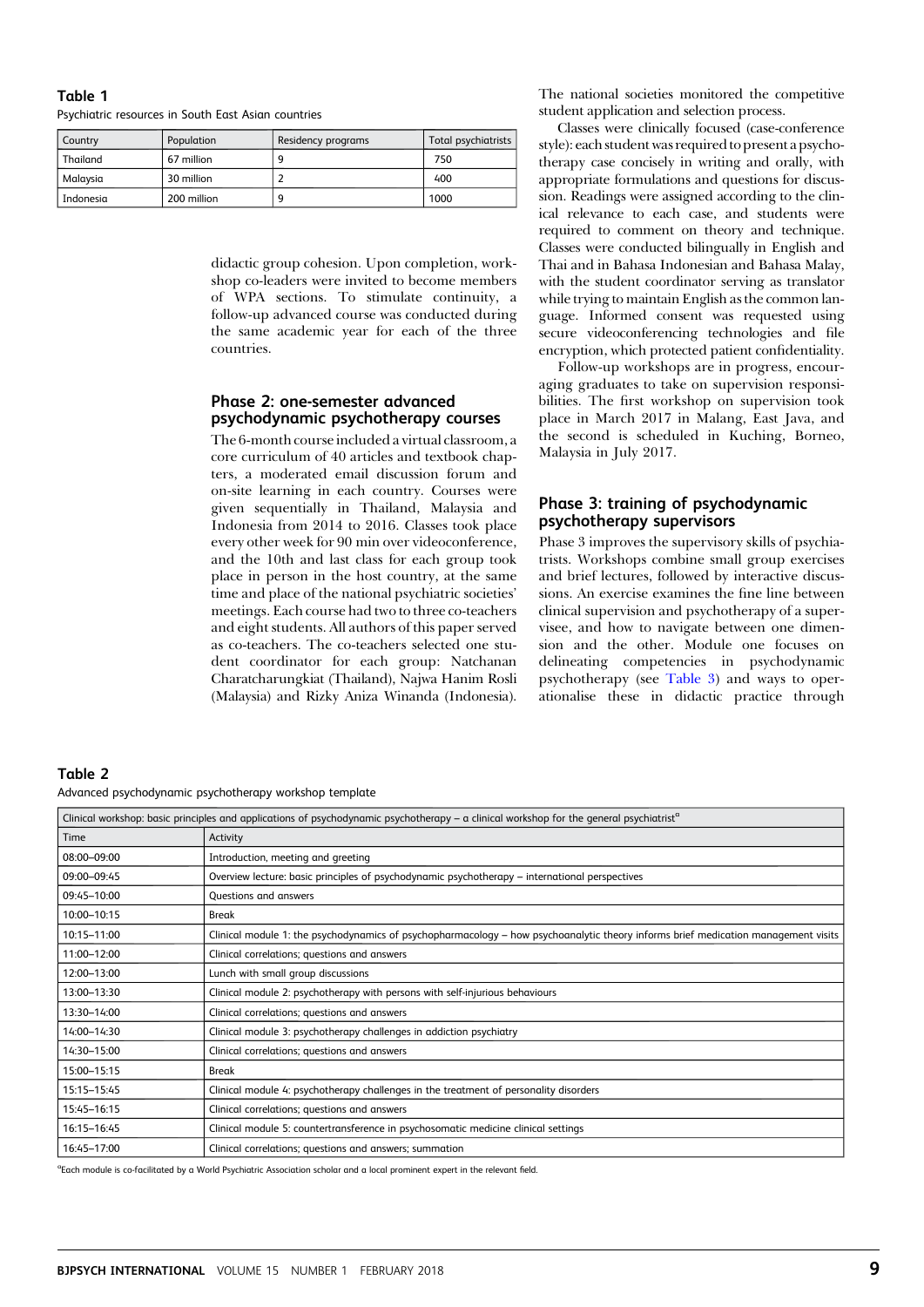# <span id="page-2-0"></span>Table 3

Ten essential psychodynamic psychotherapy competencies

| 1.              | Understand how the past influences the present                               |
|-----------------|------------------------------------------------------------------------------|
| $\mathcal{P}$   | Explore the impact of early childhood adverse events on<br>adult development |
| 3.              | Identify attachment styles                                                   |
| 4.              | <b>Explore unconscious motivations</b>                                       |
| 5.              | Identify intra-psychic and interpersonal conflicts                           |
| 6.              | Trace the person's developmental trajectory                                  |
| 7.              | Describe adaptation/defence mechanisms/coping                                |
| 8.              | Build a therapeutic alliance                                                 |
| 9.              | Work with transferences and countertransferences                             |
| 10 <sub>1</sub> | Develop a psychodynamic formulation that informs<br>treatment                |

apprenticeship. Module two examines supervision as a process of progressive development, where mastery is achieved by moving along a continuum of formative educational milestones. A small group exercise focuses on exploring countertransferences in a systematic way, including states of boredom, rescue fantasies, rage, inadequacy, sadness and erotic feelings. Module three traces the developmental progression of how supervisors help advance supervisees from inexperience to expertise, ego supportively, by becoming self-objects and therapeutic role models (see Table 4).

# Phase 4: ongoing continuing education

Two graduates from Thailand are organising a 1-year psychotherapy journal club over an email

#### Table 4

Clinical supervision workshop template

| A workshop for psychodynamic psychotherapy clinical supervisors - building competency,<br>developing mastery and fostering mentoring <sup>a</sup> |                                                                 |  |
|---------------------------------------------------------------------------------------------------------------------------------------------------|-----------------------------------------------------------------|--|
| Time                                                                                                                                              | Activity                                                        |  |
| 08:00-09:00                                                                                                                                       | Registration; meet and greet                                    |  |
| 09:00-09:45                                                                                                                                       | Small group exercise: 'is supervision a form of psychotherapy?' |  |
| 09:45-10:30                                                                                                                                       | Small group report and discussion                               |  |
| 10:30-11:00                                                                                                                                       | Tea and break                                                   |  |
| 11:00-11:30                                                                                                                                       | Module 1: building competency                                   |  |
| 11:30-11:40                                                                                                                                       | Video clip illustrating learning theory                         |  |
| 11:40-12:00                                                                                                                                       | Video clip discussion                                           |  |
| 12:00-12:30                                                                                                                                       | Module 2: developing mastery                                    |  |
| 12:30-14:00                                                                                                                                       | Lunch                                                           |  |
| 14:00-14:10                                                                                                                                       | Video clip illustrating learning psychotherapy technique        |  |
| 14:10-14:30                                                                                                                                       | Video clip discussion                                           |  |
| 14:30-15:15                                                                                                                                       | Small group exercise: managing countertransferences             |  |
| 15:15-16:00                                                                                                                                       | Small group discussion and report                               |  |
| 16:00-16:30                                                                                                                                       | Break and tea                                                   |  |
| 16:30-17:00                                                                                                                                       | Module 3: the supervisor as self-object and mentor              |  |
| 17:00-17:30                                                                                                                                       | Discussion and summation                                        |  |

a Workshop scheduled on 17 July 2017 in Sarawak, Borneo. Workshop facilitator: César A. Alfonso; workshop leaders: Hazli Zakaria, Aili Hashim, Aida Adlan, Eizwan Hamdie Yusoff, Ng Yin Ping and Lai Mee Huong. Workshop participants: psychiatrists practising in Malaysia who are currently doing psychodynamic psychotherapy clinical supervision or are planning to supervise trainees

list server for an in-depth review of 12 recent articles published in the scientific journal Psychodynamic Psychiatry. Aunjitsakul and Anantapong created a list serv of all graduates from the three countries to discuss one article per month. In addition, authors of journal articles and journal editors were invited to mentor and participate in the discussion. The core group of approximately 30 graduates and co-teachers are becoming, in essence, a network of psychodynamic psychotherapy supervisors in South East Asia, a region where psychotherapy training institutes do not exist.

# Phase 5: creating an international mentoring program

Course graduates and co-teachers have expressed the need to systematise a mentoring program to achieve self-sustainment. Graduates are in the process of forming an International Mentoring Association of Psychodynamic Psychiatrists with the goal of organising regional scientific meetings, encouraging publications, and advancing the practice of intensive psychotherapy through collaborative efforts, using WPA intersectional members as mentors.

### Cultural adaptation of intensive psychotherapies in Asia

Cultural diversity needs to be taught beyond culture-bound generalities or mechanically constructed formulations. Nuances such as symbolic meaning that may be alien to the clinicians' way of thinking, idiosyncratic ways of communicating distress, and exploring idioms of distress through detailed inquiry with neutrality are encouraged under clinical supervision. Every clinical interaction could be construed as a transcultural exchange, even when cultural similarities seem to outweigh differences (Udomratn, [2008;](#page-0-0) Alfonso et al, [2018\)](#page-3-0).

Asians experience communicating and relating with others as more presentational than representational. Europeans, Americans and those in globalised megalopolises rely more on articulate verbal expressions in communicating and functioning representationally (Bollas, [2013\)](#page-0-0). Asians engaging in intensive psychotherapy tend to experience discourse as an ambiguous and co-constructed human activity. Psychotherapy generally pursues lucidity in a deductive fashion. This tension between deductive reasoning and hermeneutics causes a dilemma when practising psychotherapy in Asia. Appreciating relationality may bridge this tension and can make psychotherapy more culturally appropriate for Asian people. Mitchell's matrix of non-reflective behavioural relationality, relationality transpiring around affective permeability, relationality as an experience that is organised into self-other configurations, and relationality as intersubjectivity (Mitchell, [2014](#page-0-0)) could guide trainees engaging in intensive psychotherapies. In our experience, a transtheoretical psychodynamic approach allows for theories to be used heuristically rather than as presupposed constructs, and